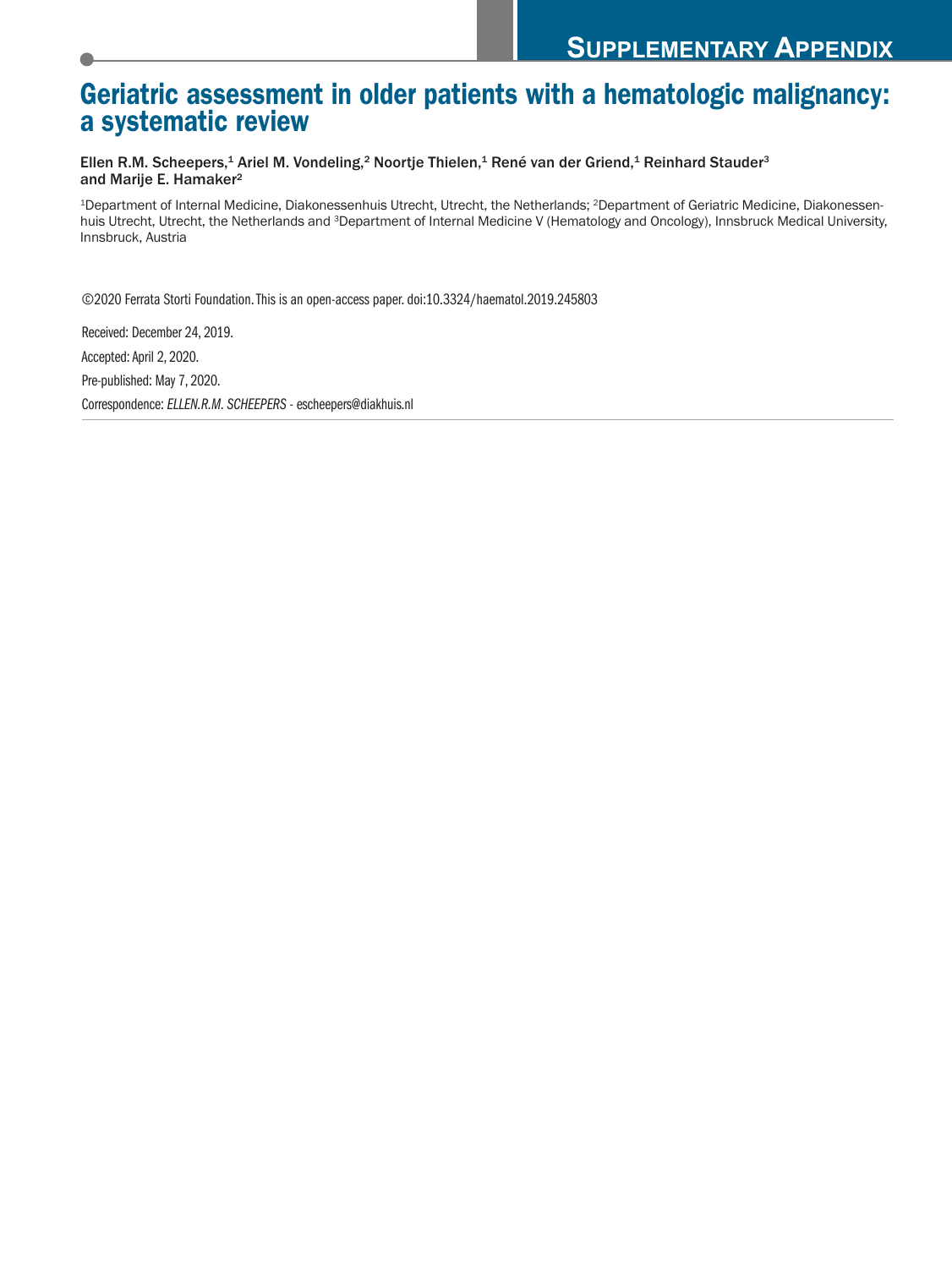### **Supplementary data**

### **Figure S1.** Search results and study selection

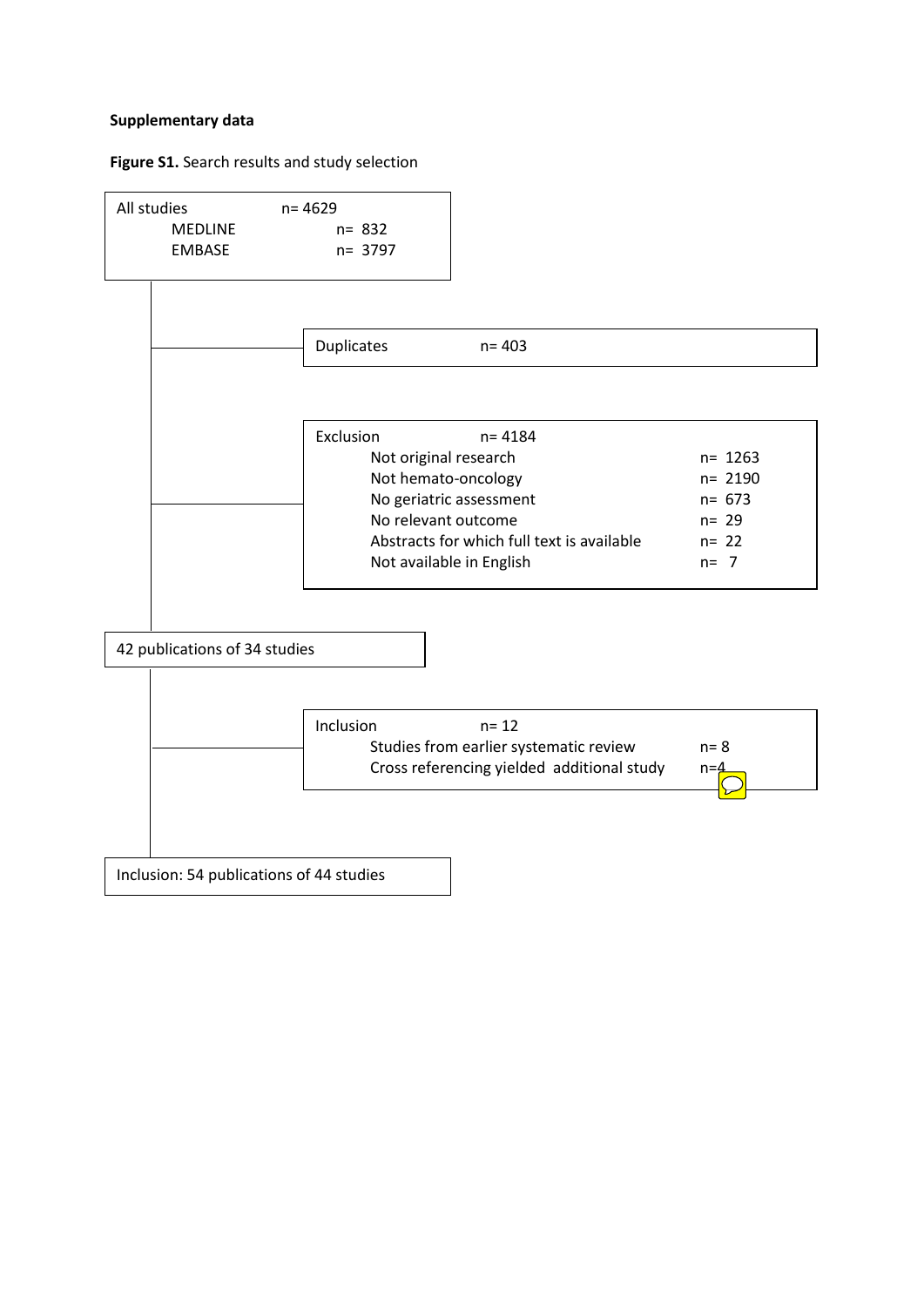**Table S1a.** Quality assessment, based on the Newcastle-Ottowa Scale.

|           | 1. Representativeness of the exposed<br>cohort | Truly representative of the average older patient<br>$\ddot{}$<br>with a haematological malignancy |  |  |  |  |
|-----------|------------------------------------------------|----------------------------------------------------------------------------------------------------|--|--|--|--|
|           |                                                | In studies using a geriatric assessment to select<br>$\ddot{}$                                     |  |  |  |  |
|           |                                                | patients for inclusion: if no other issues resulting                                               |  |  |  |  |
|           |                                                | in potential inclusion bias were encountered                                                       |  |  |  |  |
|           |                                                | +/- Selected group of patients with a haematological                                               |  |  |  |  |
|           |                                                | malignancy and specific treatment                                                                  |  |  |  |  |
|           |                                                | Mixed cohort of younger and older patients<br>$\overline{\phantom{0}}$                             |  |  |  |  |
| Selection |                                                | where me(di)an age is less than 68 years old or                                                    |  |  |  |  |
|           |                                                | more than one third is < 65 years old.                                                             |  |  |  |  |
|           |                                                | No description of the derivation of the cohort<br>ŗ                                                |  |  |  |  |
|           | 2. Ascertainment of exposure (Geriatric        | Clearly described and using validated assessment<br>$\ddot{}$                                      |  |  |  |  |
|           | Assessment)                                    | tools                                                                                              |  |  |  |  |
|           |                                                | Using non-validated assessment tools for > 40% of                                                  |  |  |  |  |
|           |                                                | investigated geriatric domains                                                                     |  |  |  |  |
|           |                                                | No description<br>?                                                                                |  |  |  |  |
|           | 3. Demonstration that outcomes of              | $+$<br>Yes                                                                                         |  |  |  |  |
|           | interest were not present at start of          | No                                                                                                 |  |  |  |  |
|           | study                                          | na Not applicable in studies addressing the                                                        |  |  |  |  |
|           |                                                | prevalence of geriatric impairments or using the                                                   |  |  |  |  |
|           |                                                | geriatric assessment for patients selection or                                                     |  |  |  |  |
|           |                                                | treatment assignment.                                                                              |  |  |  |  |
|           | 1. Assessment of outcome (treatment            | Clear description of method of assessment<br>$\ddot{}$                                             |  |  |  |  |
|           | alterations)                                   | No or unclear description of method of<br>?                                                        |  |  |  |  |
|           |                                                | assessment                                                                                         |  |  |  |  |
|           |                                                | na Not applicable in studies addressing the                                                        |  |  |  |  |
|           |                                                | prevalence of geriatric impairments or using the                                                   |  |  |  |  |
|           |                                                | geriatric assessment for patients selection or                                                     |  |  |  |  |
|           |                                                | treatment assignment.                                                                              |  |  |  |  |
|           | 2. Was follow-up long enough for               | Yes<br>$\ddot{}$                                                                                   |  |  |  |  |
|           | outcome to occur? <sup>*</sup>                 | No<br>$\overline{a}$                                                                               |  |  |  |  |
|           |                                                | ?<br>No statement                                                                                  |  |  |  |  |
| e<br>E    |                                                | na Not applicable in studies addressing the                                                        |  |  |  |  |
| Outcor    |                                                | prevalence of geriatric impairments or using the                                                   |  |  |  |  |
|           |                                                | geriatric assessment for patients selection or                                                     |  |  |  |  |
|           |                                                | treatment assignment.                                                                              |  |  |  |  |
|           | 3. Adequacy of follow-up of cohorts*           | Complete follow-up: all subjects accounted for<br>$\ddot{}$                                        |  |  |  |  |
|           |                                                | Subjects lost to follow-up unlikely to introduce<br>$+$                                            |  |  |  |  |
|           |                                                | bias: loss to follow-up less than 10%                                                              |  |  |  |  |
|           |                                                | Follow-up rate less than 90%<br>$\overline{\phantom{a}}$                                           |  |  |  |  |
|           |                                                | ?<br>No statement                                                                                  |  |  |  |  |
|           |                                                | na Not applicable in studies addressing the                                                        |  |  |  |  |
|           |                                                | prevalence of geriatric impairments or using the                                                   |  |  |  |  |
|           |                                                | geriatric assessment for patients selection or                                                     |  |  |  |  |
|           |                                                | treatment assignment.                                                                              |  |  |  |  |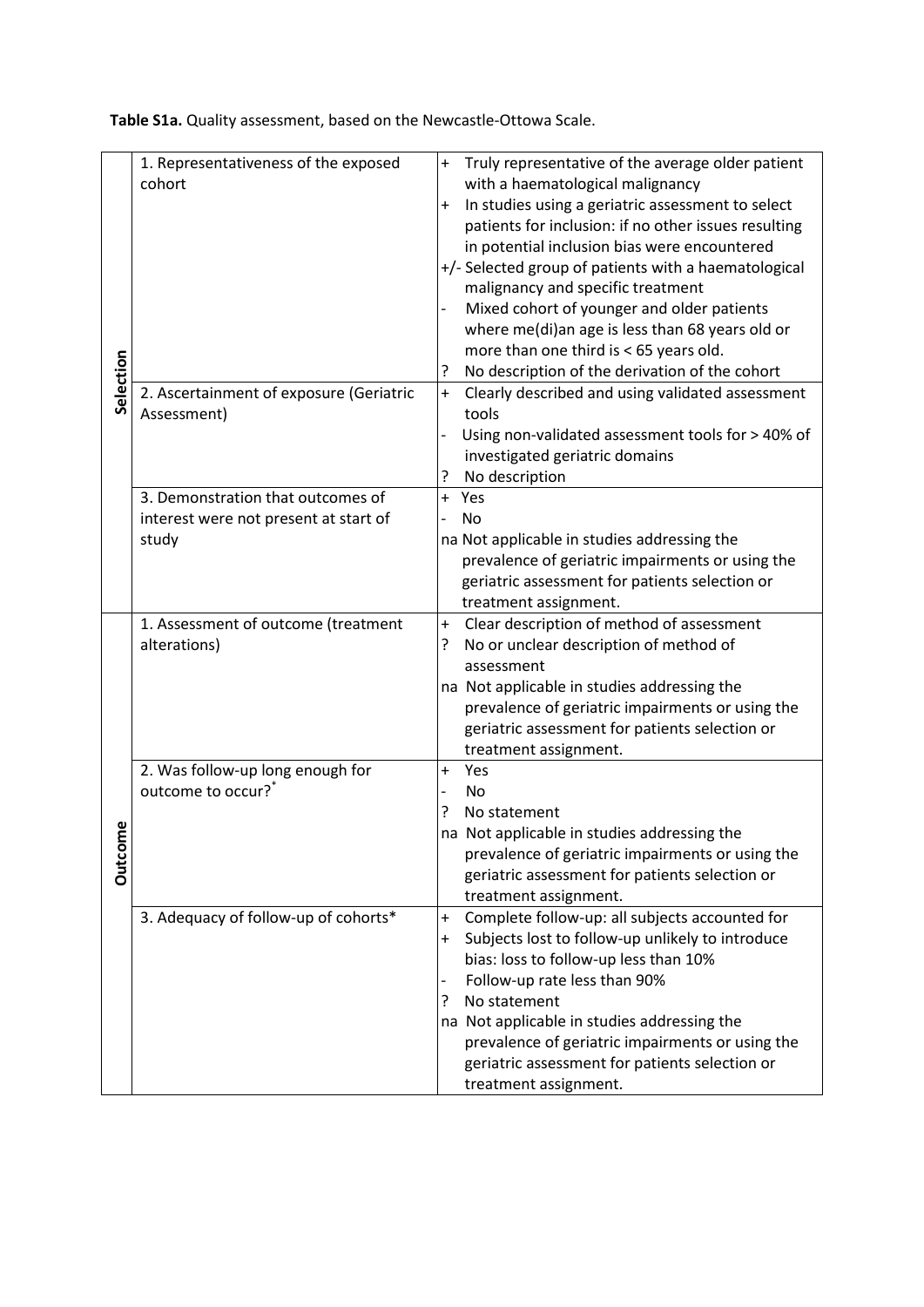| <b>Publication</b> | <b>Selection</b> |                                           |                                            | <b>Outcome</b>                              |                                  |                                        |                                  |
|--------------------|------------------|-------------------------------------------|--------------------------------------------|---------------------------------------------|----------------------------------|----------------------------------------|----------------------------------|
| Author             | Year             | Representivene<br>ss of exposed<br>cohort | Ascertainment<br>of exposure<br><b>GA)</b> | present at start<br>Outcome not<br>of study | Assessment of<br>outcome         | duration of<br>Sufficient<br>follow up | Adequacy of<br>follow up         |
| Aaldriks(1)        | 2015             | $\boldsymbol{+}$                          | $\begin{array}{c} + \end{array}$           | $\boldsymbol{+}$                            | $\ddot{}$                        | $\ddot{}$                              | $\ddot{}$                        |
| Aguiar(2)          | 2020             | $\ddot{}$                                 | $+$                                        | na                                          | na                               | na                                     | na                               |
| Buckstein(3)       | 2016             | $\ddot{}$                                 | $\begin{array}{c} + \end{array}$           | $\ddot{}$                                   | $\ddot{}$                        | $\begin{array}{c} + \end{array}$       | $\begin{array}{c} + \end{array}$ |
| Corsetti(4)        | 2011             | $+/-$                                     | $\begin{array}{c} + \end{array}$           | $\boldsymbol{+}$                            | $\ddot{}$                        | $\ddot{}$                              | $\begin{array}{c} + \end{array}$ |
| Deschler(5)        | 2013             | $\boldsymbol{+}$                          | $\ddot{}$                                  | $\boldsymbol{+}$                            | $\begin{array}{c} + \end{array}$ | $\ddot{}$                              | $\boldsymbol{+}$                 |
| Deschler(6)        | 2018             | $\overline{a}$                            | $\ddot{}$                                  | $\ddot{}$                                   | $\ddot{}$                        | $\ddot{}$                              | $\ddot{}$                        |
| Derman (7)         | 2019             | $+/-$                                     | $\ddot{}$                                  | na                                          | na                               | na                                     | na                               |
| Dubruille $(8)$    | 2015             | $\boldsymbol{+}$                          | $\ddot{}$                                  | $\boldsymbol{+}$                            | $\boldsymbol{+}$                 | $\begin{array}{c} + \end{array}$       | $\boldsymbol{+}$                 |
| Dumontier (9)      | 2019             | $\ddot{}$                                 | $\ddot{}$                                  | $\boldsymbol{+}$                            | $\boldsymbol{+}$                 | $\begin{array}{c} + \end{array}$       | $\begin{array}{c} + \end{array}$ |
| Engelhardt(10)     | 2016             | $\frac{1}{2}$                             | $\begin{array}{c} + \end{array}$           | $\boldsymbol{+}$                            | $\boldsymbol{+}$                 | $\begin{array}{c} + \end{array}$       | $\boldsymbol{+}$                 |
| Gavriatopoulou(11) | 2019             | $\boldsymbol{+}$                          | $\begin{array}{c} + \end{array}$           | $\begin{array}{c} + \end{array}$            | $\ddot{}$                        | $\ddot{}$                              | $\boldsymbol{+}$                 |
| Goede(12)          | 2016             | $\ddot{}$                                 | $\ddot{}$                                  | $\boldsymbol{+}$                            | $\ddot{}$                        | $\ddot{}$                              | $\ddot{}$                        |
| Hamaker(13-15)     | 2016             | $\ddot{}$                                 | $\ddot{}$                                  | $\ddot{}$                                   | $\ddot{}$                        | $\ddot{}$                              | $\ddot{}$                        |
| Holmes(16)         | 2014             | $\overline{\phantom{m}}$                  | $\begin{array}{c} + \end{array}$           | na                                          | na                               | na                                     | na                               |
| Huang (17)         | 2020             | $+/-$                                     | $\begin{array}{c} + \end{array}$           | $\boldsymbol{+}$                            | $\ddot{}$                        | $\begin{array}{c} + \end{array}$       | $\boldsymbol{+}$                 |
| Klepin(18-20)      | 2013             | $+/-$                                     | $+$                                        | $\ddot{}$                                   | $\boldsymbol{+}$                 | $\ddot{}$                              | $\boldsymbol{+}$                 |
| Klepin (21)        | 2020             | $+/-$                                     | $\boldsymbol{+}$                           | $\boldsymbol{+}$                            | $\boldsymbol{+}$                 | $\begin{array}{c} + \end{array}$       | $\overline{\phantom{a}}$         |
| $Lin(22-24)$       | 2020             | $+/-$                                     | $\ddot{}$                                  | $\ddot{}$                                   | $\ddot{}$                        | $\ddot{}$                              | ?                                |
| Liu (25,26)        | 2019             | $\ddot{}$                                 | $+$                                        | $\ddot{}$                                   | $\ddot{}$                        | $\begin{array}{c} + \end{array}$       | ?                                |
| Merli (27)         | 2020             | $+/-$                                     | $\ddot{}$                                  | na                                          | na                               | na                                     | na                               |
| Molga (28,29)      | 2020             | $\ddot{}$                                 | $\begin{array}{c} + \end{array}$           | $\boldsymbol{+}$                            | $+$                              | $\begin{array}{c} + \end{array}$       | $\begin{array}{c} + \end{array}$ |
| Molica(30)         | 2019             | $\boldsymbol{+}$                          | $\ddot{}$                                  | $\boldsymbol{+}$                            | $\boldsymbol{+}$                 | $\ddot{}$                              | $\begin{array}{c} + \end{array}$ |
| Muffly (31,32)     | 2014             |                                           | $\pmb{+}$                                  | $\ddot{}$                                   | $\ddot{}$                        | $\ddot{}$                              | $\ddot{}$                        |
| Naito(33)          | 2016             | $+$                                       | $\ddot{}$                                  | $\ddot{}$                                   | $\ddot{}$                        | $\ddot{}$                              | $+$                              |
| Nawas(34)          | 2019             | $\overline{\phantom{0}}$                  | $+$                                        | $\ddot{}$                                   | $\ddot{}$                        | $\begin{array}{c} + \end{array}$       | $+$                              |
| Okuyama(35)        | 2015             | $+$                                       | $+$                                        | na                                          | na                               | na                                     | na                               |
| Ong(36)            | 2019             | $+$                                       | $+$                                        | $\ddot{}$                                   | $\ddot{}$                        | $+$                                    | ?                                |
| Palumbo(37)        | 2015             | $\ddot{}$                                 | $\ddot{}$                                  | $\ddot{}$                                   | $\ddot{}$                        | $\begin{array}{c} + \end{array}$       | $\boldsymbol{+}$                 |
| Park(38)           | 2015             | $+$                                       | $\boldsymbol{+}$                           | $\boldsymbol{+}$                            | $\boldsymbol{+}$                 | $\boldsymbol{+}$                       | $\boldsymbol{+}$                 |
| Ribi(39)           | 2017             | $\ddot{}$                                 | $\ddot{}$                                  | $\boldsymbol{+}$                            | $\ddot{}$                        | $\ddot{}$                              |                                  |
| Rodrigues(40)      | 2020             | $+/-$                                     | $\ddot{}$                                  | na                                          | na                               | na                                     | na                               |
| Rollot-Trad(41)    | 2008             | $\ddot{}$                                 | $\ddot{}$                                  | $\boldsymbol{+}$                            | $\ddot{}$                        | $\begin{array}{c} + \end{array}$       | $\begin{array}{c} + \end{array}$ |
| Rosko(42)          | 2019             | $\overline{a}$                            | $\ddot{}$                                  | $\ddot{}$                                   | $\boldsymbol{+}$                 | $\begin{array}{c} + \end{array}$       |                                  |
| Siegel(43)         | 2006             | $\ddot{}$                                 | $+$                                        | na                                          | na                               | na                                     | na                               |
| Silay(44)          | 2015             | $\boldsymbol{+}$                          | $\ddot{}$                                  | $\boldsymbol{+}$                            | $\begin{array}{c} + \end{array}$ | $\ddot{}$                              | ?                                |
| Soubeyran(45)      | 2011             | $\boldsymbol{+}$                          | $\ddot{}$                                  | $\boldsymbol{+}$                            | $\pmb{+}$                        | $\ddot{}$                              | $\boldsymbol{+}$                 |

## **Table S1b**. Quality assessment of included studies.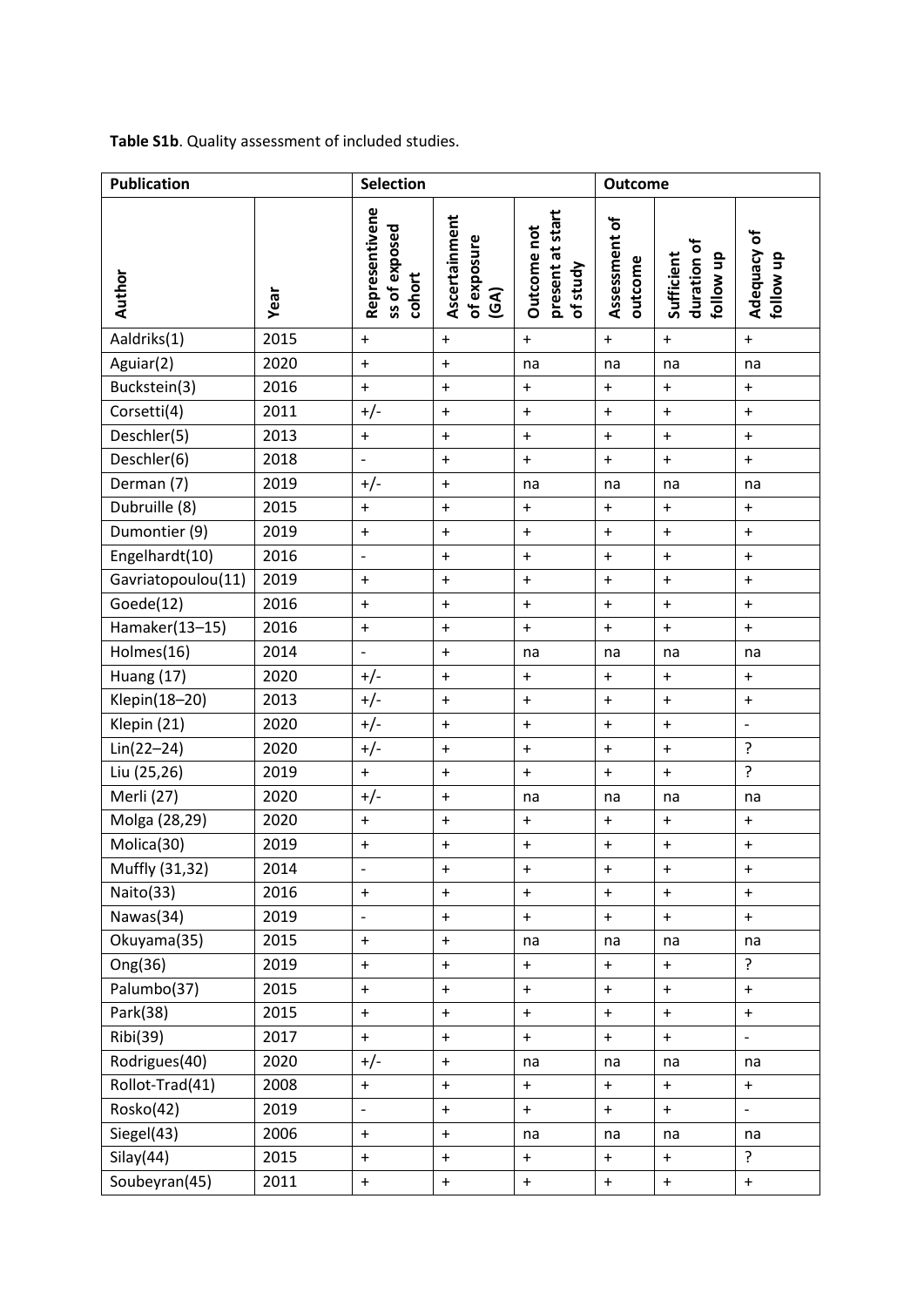| Spina (46)     | 2012 | + | $\ddot{}$ | $\ddot{}$ |    |    |           |
|----------------|------|---|-----------|-----------|----|----|-----------|
| Tucci $(47)$   | 2009 | + | $\ddot{}$ | $\ddot{}$ |    |    | $\ddot{}$ |
| Tucci(48)      | 2015 | + | $\ddot{}$ | $\ddot{}$ |    |    | $\ddot{}$ |
| Umit $(49)$    | 2018 |   | $\ddot{}$ | $\ddot{}$ |    |    |           |
| Velghe(50)     | 2014 | + | $\ddot{}$ | na        | na | na | na        |
| Wildes (51,52) | 2019 | + | $\ddot{}$ | na        | na | na | na        |
| Winkelmann(53) | 2011 |   | $\ddot{}$ | $\ddot{}$ |    |    | $\ddot{}$ |
| Zhong(54)      | 2017 |   | $\ddot{}$ | $\ddot{}$ |    |    |           |

NA, not applicable.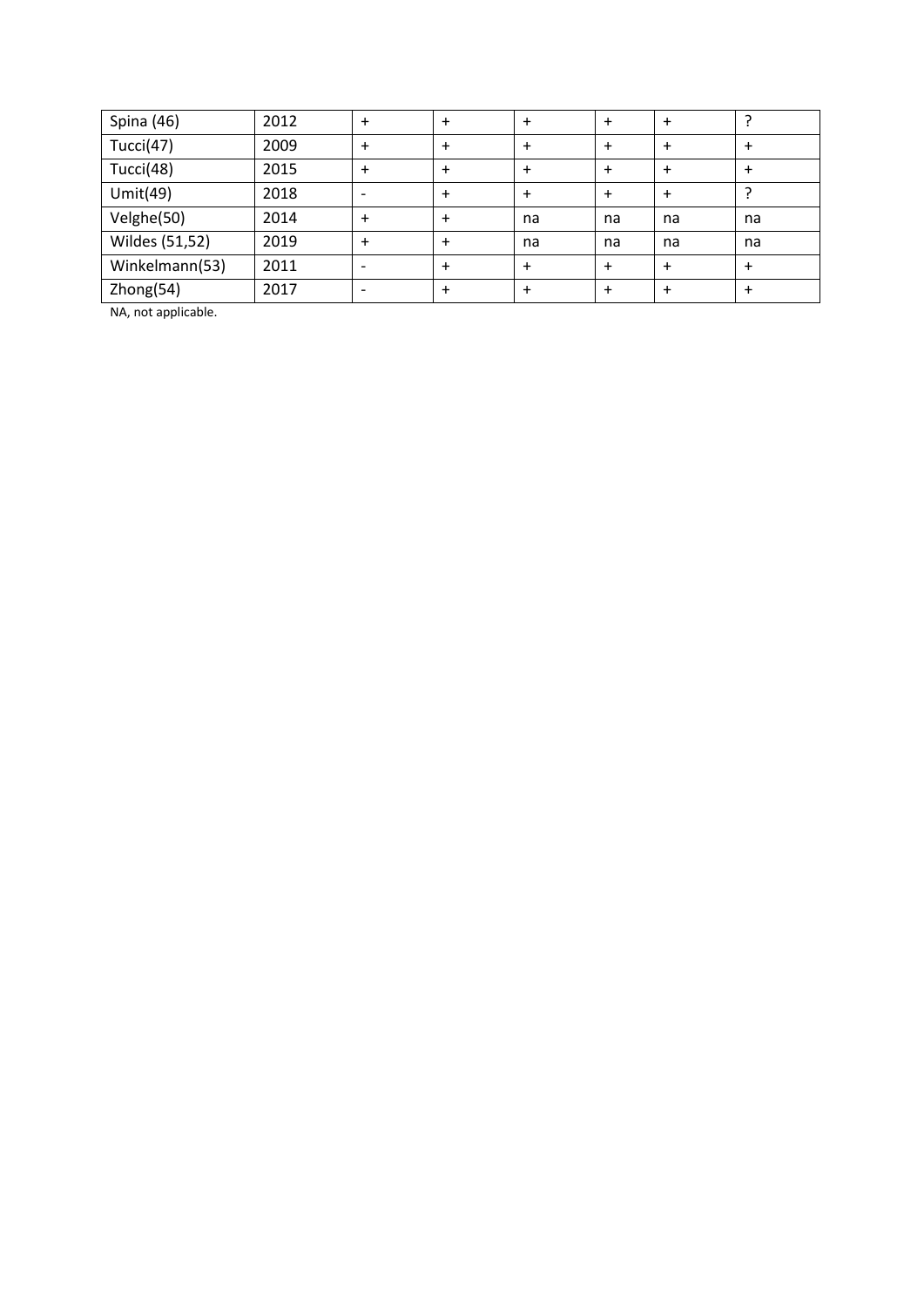### **References**

- 1. Aaldriks A, Giltay E, Nortier J, et al. Prognostic significance of geriatric assessment in combination with laboratory parameters in elderly patients with aggressive non-Hodgkin lymphoma. Leuk Lymphoma. 2015;56(4):927–35.
- 2. Aguiar APN, Mendonça P da S, Ribeiro-Júnior HL, et al. Myelodysplastic syndromes: An analysis of non-hematological prognostic factors and its relationship to age. J Geriatr Oncol. 2020;(11):125–7.
- 3. Buckstein R, Wells RA, Zhu N, et al. Patient-related factors independently impact overall survival in patients with myelodysplastic syndromes: an MDS-CAN prospective study. Br J Haematol. 2016;174(1):88–101.
- 4. Corsetti MT, Salvi F, Perticone S, et al. Hematologic improvement and response in elderly AML/RAEB patients treated with valproic acid and low-dose Ara-C. Leuk Res. 2011;35(8):991– 7.
- 5. Deschler B, Ihorst G, Platzbecker U, et al. Parameters detected by geriatric and quality of life assessment in 195 older patients with myelodysplastic syndromes and acute myeloid leukemia are highly predictive for outcome. Haematologica. 2013;98(2):208–16.
- 6. Deschler B, Ihorst G, Schnitzler S, Bertz H, Finke J. Geriatric assessment and quality of life in older patients considered for allogeneic hematopoietic cell transplantation: A prospective risk factor and serial assessment analysis article. Bone Marrow Transplant. 2018;53(5):565–75.
- 7. Derman BA, Kordas K, Ridgeway J, et al. Results from a multidisciplinary clinic guided by geriatric assessment before stem cell transplantation in older adults. Blood Adv. 2019;3(22):3488–98.
- 8. Dubruille S, Libert Y, Roos M, et al. Identification of clinical parameters predictive of one-year survival using two geriatric tools in clinically fit older patients with hematological malignancies: Major impact of cognition. J Geriatr Oncol. 2015;6(5):362–9.
- 9. DuMontier C, Liu MA, Murillo A, et al. Function, Survival, and Care Utilization Among Older Adults With Hematologic Malignancies. J Am Geriatr Soc. 2019;(67):889–97.
- 10. Engelhardt M, Dold SM, Ihorst G, et al. Geriatric assessment in multiple myeloma patients: Validation of the international Myeloma Working Group (IMWG) score and comparison with other common comorbidity scores. Haematologica. 2016;101(9):1110–9.
- 11. Gavriatopoulou M, Fotiou D, Koloventzou U, et al. Vulnerability variables among octogenerian myeloma patients: a single-center analysis of 110 patients. Leuk Lymphoma. 2019;60(3):619– 28.
- 12. Goede V, Bahlo J, Chataline V, Eichhorst B, et al. Evaluation of geriatric assessment in patients with chronic lymphocytic leukemia: Results of the CLL9 trial of the German CLL study group. Leuk Lymphoma. 2016;57(4):789–96.
- 13. Hamaker ME, Mitrovic M, Stauder R. The G8 screening tool detects relevant geriatric impairments and predicts survival in elderly patients with a haematological malignancy. Ann Hematol. 2014;93(6):1031–40.
- 14. Hamaker ME, Augschoell J, Stauder R. Clinical judgement and geriatric assessment for predicting prognosis and chemotherapy completion in older patients with a hematological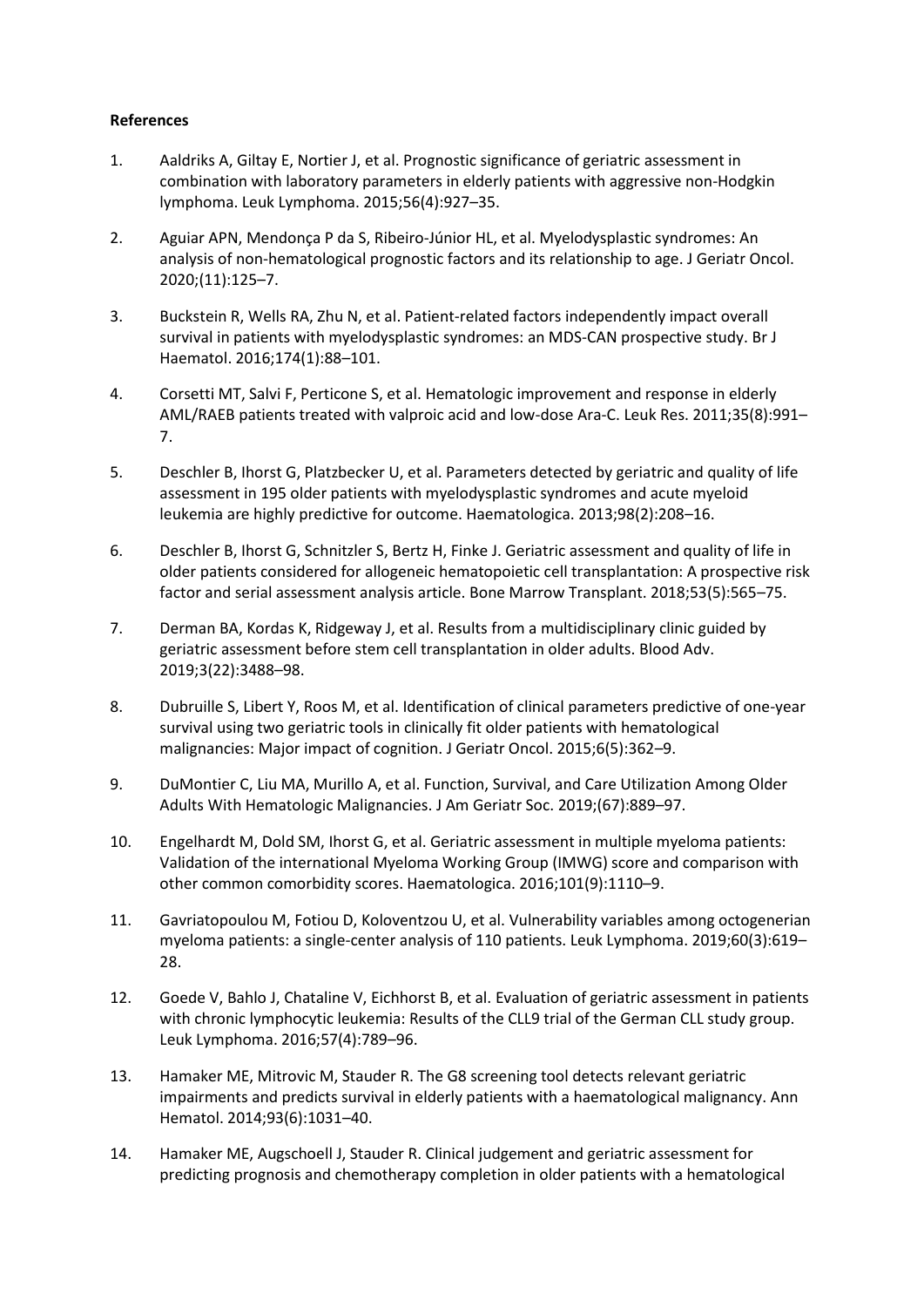malignancy. Leuk Lymphoma. 2016;57(11):2560–7.

- 15. Hofer F, Koinig KA, Nagl L, Borjan B, Stauder R. Fatigue at baseline is associated with geriatric impairments and represents an adverse prognostic factor in older patients with a hematological malignancy. Ann Hematol. 2018;97(11):2235–43.
- 16. Holmes H, Des Bordes JKA, Kebriaei P, et al. Optimal screening for geriatric assessment in older allogeneic hematopoietic cell transplantation candidates. J Geriatr Oncol. 2014;5(4):422–30.
- 17. Huang LW, Sheng Y, Andreadis C, et al. Functional Status as Measured by Geriatric Assessment Predicts Inferior Survival in Older Allogeneic Hematopoietic Cell Transplantation Recipients: Functional Status Predicts Post-AlloHCT Survival. Biol Blood Marrow Transplant. 2020;(26):189–96.
- 18. Klepin HD, Geiger AM, Tooze JA, et al. The feasibility of inpatient geriatric assessment for older adults receiving induction chemotherapy for acute myelogenous leukemia. J Am Geriatr Soc. 2011;59(10):1837–46.
- 19. Klepin HD, Geiger AM, Tooze JA, et al. Geriatric assessment predicts survival for older adults receiving induction chemotherapy for acute myelogenous leukemia. Blood. 2013;121(21):4287–94.
- 20. Klepin HD, Tooze JA, Pardee TS, et al. Effect of Intensive Chemotherapy on Physical, Cognitive, and Emotional Health of Older Adults with Acute Myeloid Leukemia. J Am Geriatr Soc. 2016;64(10):1988–95.
- 21. Klepin HD, Ritchie E, Major-Elechi B, et al. Geriatric assessment among older adults receiving intensive therapy for acute myeloid leukemia: Report of CALGB 361006 (Alliance). J Geriatr Oncol. 2020;(11):107–13.
- 22. Lin RJ, Shahrokni A, Dahi PB, et al. Pretransplant comprehensive geriatric assessment in hematopoietic cell transplantation: a single center experience. Bone Marrow Transplant. 2018;53:1184–7.
- 23. Lin RJ, Dahi PB, Shahrokni A, et al. Feasibility of a patient-reported, electronic geriatric assessment tool in hematopoietic cell transplantation–a single institution pilot study. Leuk Lymphoma. 2019;60(13):3308–11.
- 24. Lin RJ, Elko TA, Devlin SM, et al. Impact of geriatric vulnerabilities on allogeneic hematopoietic cell transplantation outcomes in older patients with hematologic malignancies. Bone Marrow Transplant. 2020;(55):157–64.
- 25. Liu MA, DuMontier C, Murillo A, et al. Gait speed, grip strength, and clinical outcomes in older patients with hematologic malignancies. Blood. 2019;134(4):374–82.
- 26. Hshieh TT, Jung WF, Grande LJ, et al. Prevalence of cognitive impairment and association with survival among older patients with hematologic cancers. JAMA Oncol. 2018;4(5):686–93.
- 27. Merli F, Cavallo F, Salvi F, et al. Obinutuzumab and miniCHOP for unfit patients with diffuse large B-cell lymphoma. A phase II study by Fondazione Italiana Linfomi. J Geriatr Oncol. 2020;(11):37–40.
- 28. Molga A, Wall M, Chhetri R, et al. Comprehensive geriatric assessment predicts azacitidine treatment duration and survival in older patients with myelodysplastic syndromes. J Geriatr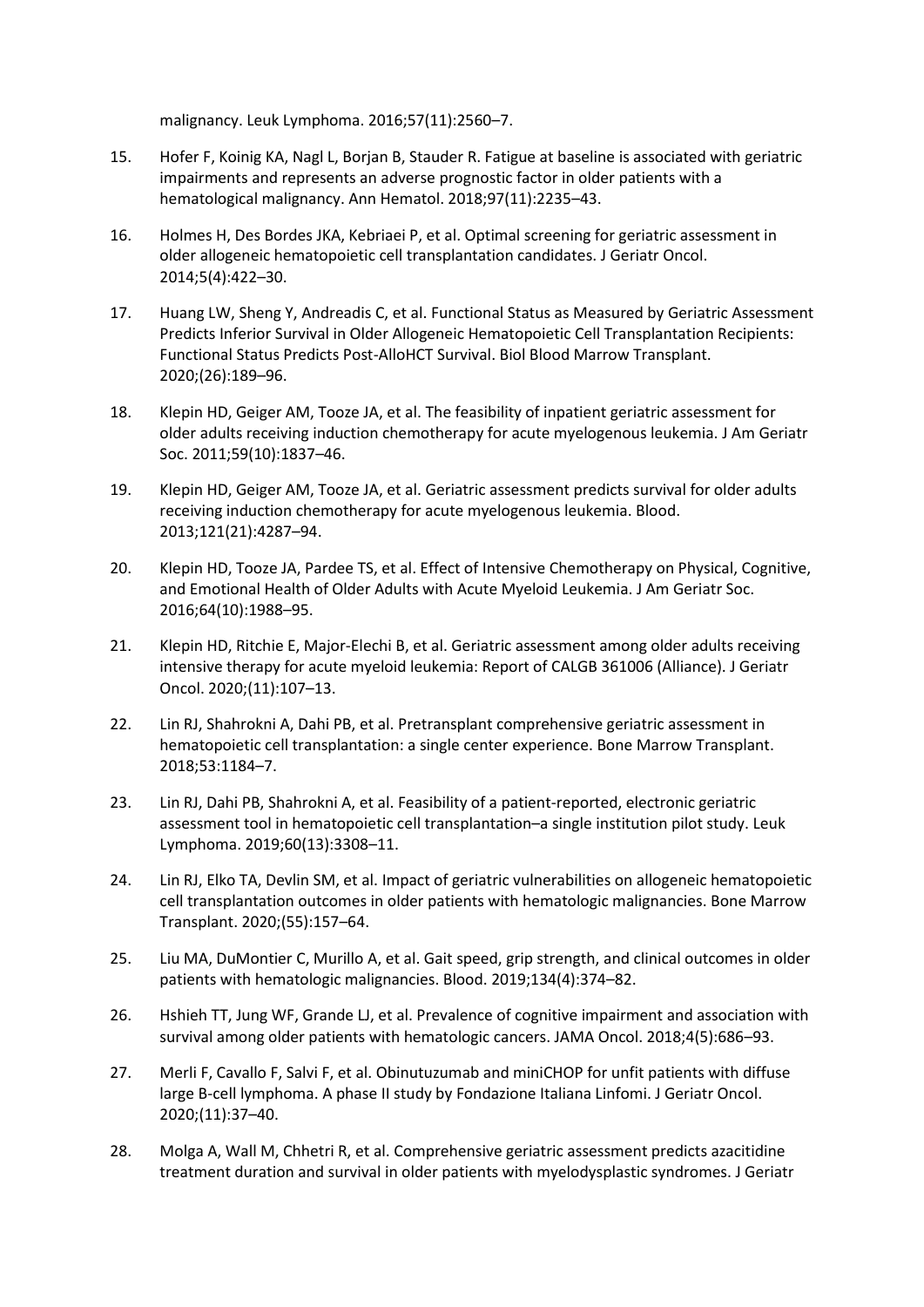Oncol. 2020;(11):114–20.

- 29. Molga A, Wall M, Wee LYA, et al. Screening for deficits using the G8 and VES-13 in older patients with Myelodysplastic syndromes. J Geriatr Oncol. 2020;(11):128–30.
- 30. Molica S, Giannarelli D, Levato L, et al. A simple score based on geriatric assessment predicts survival in elderly newly diagnosed chronic lymphocytic leukemia patients. Leuk Lymphoma. 2019;60(3):845–7.
- 31. Muffly LS, Boulukos M, Swanson K, et al. Pilot Study of Comprehensive Geriatric Assessment (CGA) in Allogeneic Transplant: CGA Captures a High Prevalence of Vulnerabilities in Older Transplant Recipients. Biol Blood Marrow Transplant. 2013;19(3):429–34.
- 32. Muffly LS, Kocherginsky M, Stock W, et al. Geriatric assessment to predict survival in older allogeneic hematopoietic cell transplantation recipients. Haematologica. 2014;99(8):1373–9.
- 33. Naito Y, Sasaki H, Takamatsu Y, Kiyomi F, Tamura K. Retrospective Analysis of Treatment Outcomes and Geriatric Assessment in Elderly Malignant Lymphoma Patients. J Clin Exp Hematop. 2016;56(1):43–9.
- 34. Nawas MT, Andreadis C, Martin TG, et al. Limitation in Patient-Reported Function Is Associated with Inferior Survival in Older Adults Undergoing Autologous Hematopoietic Cell Transplantation. Biol Blood Marrow Transplant. 2019;25(6):1218–24.
- 35. Okuyama T, Sugano K, Iida S, Ishida T, Kusumoto S, Akechi T. Screening performance for frailty among older patients with cancer: A cross-sectional observational study of two approaches. J Natl Compr Cancer Netw. 2015;13(12):1525–31.
- 36. Ong DM, Ashby M, Grigg A, et al. Comprehensive geriatric assessment is useful in an elderly Australian population with diffuse large B-cell lymphoma receiving rituximab-chemotherapy combinations. Br J Haematol. 2019;(187):73–81.
- 37. Palumbo A, Bringhen S, Mateos MV, et al. Geriatric assessment predicts survival and toxicities in elderly myeloma patients: An International Myeloma Working Group report. Blood. 2015;125(13):2068–74.
- 38. Park S, Hong J, Hwang I, et al. Comprehensive geriatric assessment in elderly patients with newly diagnosed aggressive non-Hodgkin lymphoma treated with multi-agent chemotherapy. J Geriatr Oncol. 2015;6(6):470–8.
- 39. Ribi K, Rondeau S, Hitz F, et al. Cancer-specific geriatric assessment and quality of life: important factors in caring for older patients with aggressive B-cell lymphoma. Support Care Cancer. 2017;25(9):2833–42.
- 40. Rodrigues M, de Souza PMR, de Oliveira Muniz Koch L, Hamerschlak N. The use of comprehensive geriatric assessment in older patients before allologeneic hematopoietic stem cell transplantation: A cross-sectional study. J Geriatr Oncol. 2020;(11):100–6.
- 41. Rollot-Trad F, Lahjibi H, Lazarovici C, Bauer C, Saint-Jean O, Gisselbrecht M. Haematological malignancies in older adults: experience in a geriatric acute care department. Rev Med Interne. 2008;29:541–9.
- 42. Rosko AE, Huang Y, Benson DM, et al. Use of a comprehensive frailty assessment to predict morbidity in patients with multiple myeloma undergoing transplant. J Geriatr Oncol. 2019;10(3):479–85.